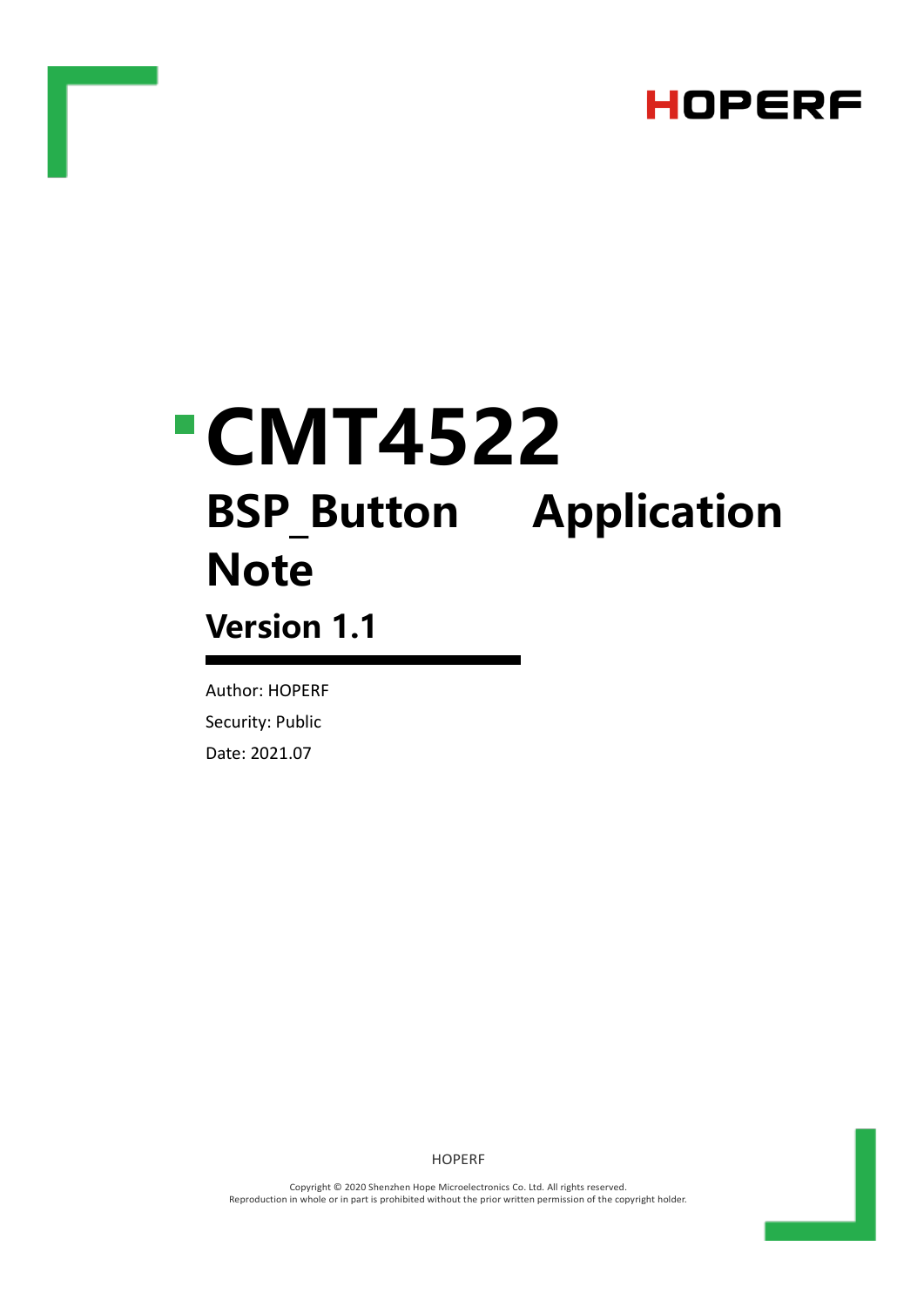

### **Revision History**

| <b>Revision</b> | <b>Author</b> | <b>Date</b> | <b>Description</b>                                               |
|-----------------|---------------|-------------|------------------------------------------------------------------|
| V1.0            |               | 2021.02.22  | This document is used for<br>4520/4550/4522/4552.                |
| V1.1            |               | 2021.07.20  | Delete<br>BSP BTN PRESS RELEASE ENABLE<br>for low power consume. |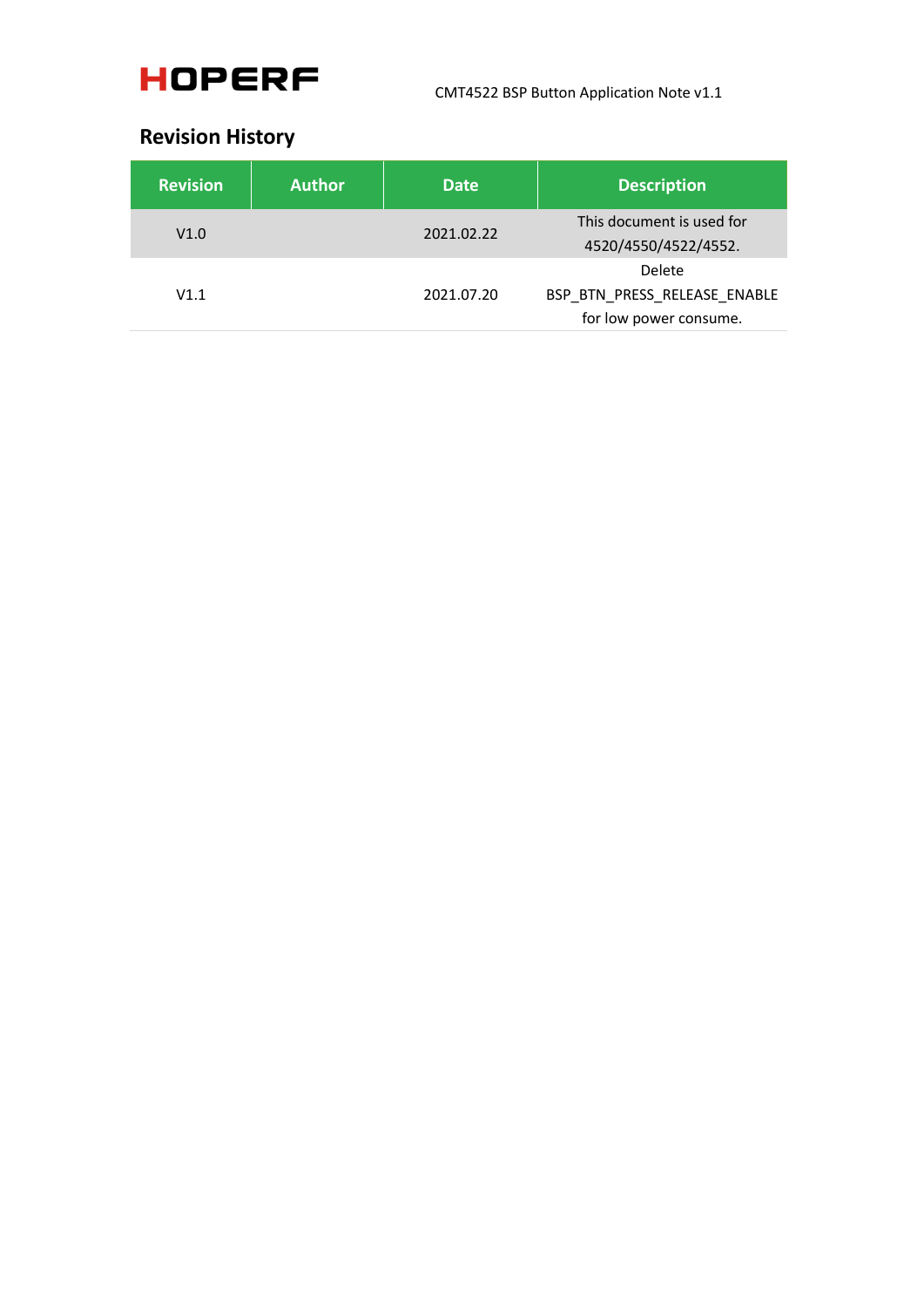

2021.02.22

# 目录

| $\mathbf{1}$            |     |  |
|-------------------------|-----|--|
| $2^{\circ}$             |     |  |
|                         | 2.1 |  |
|                         | 2.2 |  |
|                         | 2.3 |  |
|                         | 2.4 |  |
|                         | 2.5 |  |
|                         |     |  |
|                         |     |  |
|                         |     |  |
| $\overline{\mathbf{3}}$ |     |  |
|                         | 3.1 |  |
|                         | 3.2 |  |
|                         |     |  |

# 图表目录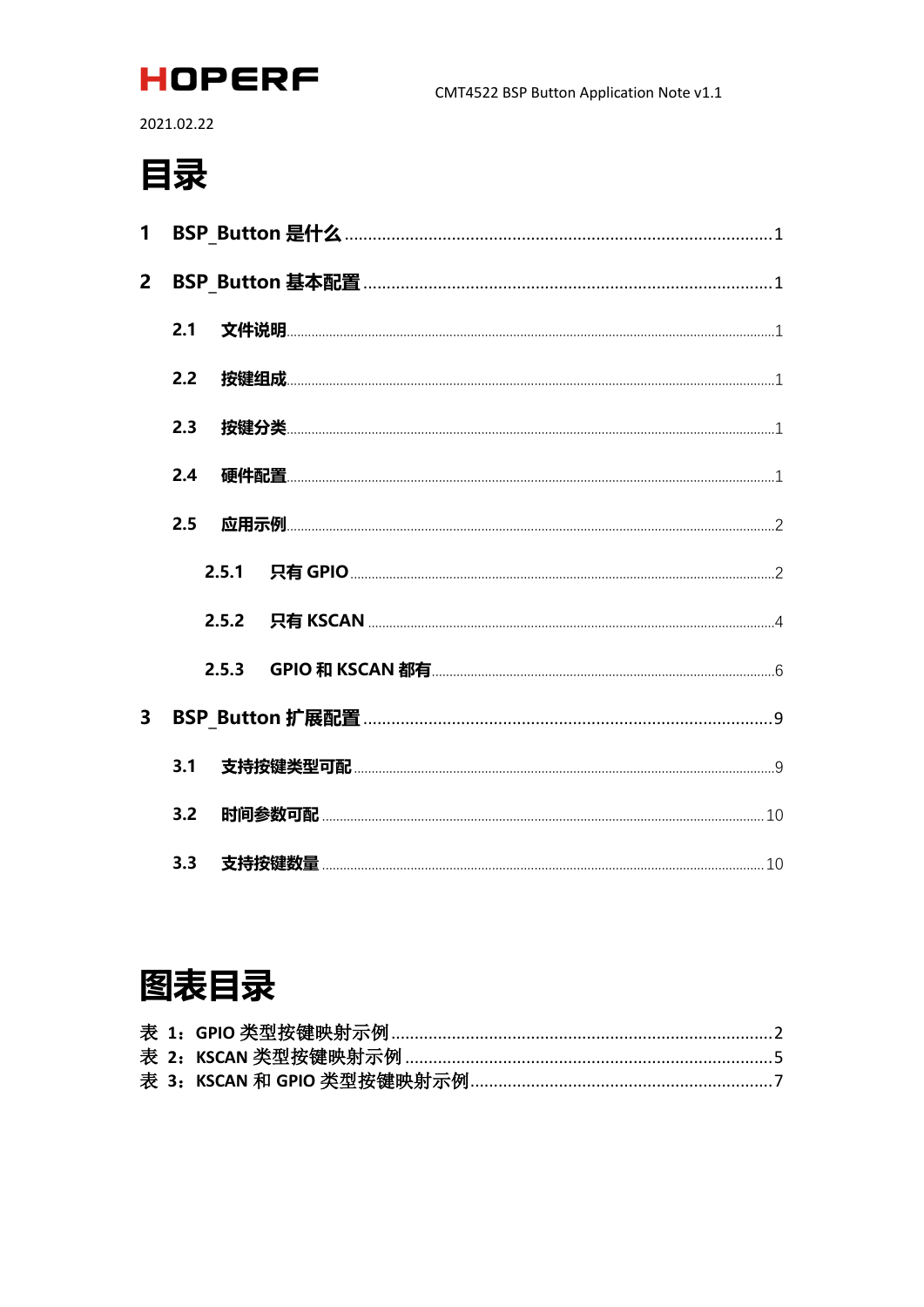### <span id="page-3-0"></span>**1 BSP\_Button 是什么**

BSP\_Button 是一套按键中间件处理程序,硬件依赖于 GPIO、KSCAN, 上层通过 TASK 调 度方式实现对按键的监听,支持按键类型按下、长按开始、长按保持、释放等。

### <span id="page-3-1"></span>**2 BSP\_Button 基本配置**

要使用 BSP\_Button 需要做合适的硬件配置,并在 TASK 调度序列上添加 BSP\_Button 的任 务 Bsp\_Btn\_Init,并在 TASK 事件处理上添加 BSP\_Button 的事件处理 Bsp\_Btn\_ProcessEvent。

#### <span id="page-3-2"></span>**2.1 文件说明**

使用 BSP\_Button 需要包含下面文件,并在应用 task 中添加硬件的初始化代码。

- bsp\_gpio.c: GPIO 按键驱动, 用 GPIO 按键时包含。
- kscan.c: KSCAN 按键驱动, 用 KSCAN 按键时包含。
- bsp\_button.c: BSP\_Button 按键检测逻辑。
- bsp\_button\_task.c: BSP\_Button 调度机制。

#### <span id="page-3-3"></span>**2.2 按键组成**

目前按键数据类型是 BYTE,不同 bit 表示含义不同。

- 高 2 个 bit 表示按键类型,按下、长按开始、长按保持、释放等。
- 低 6 个 bit 表示按键值, 取值范围是 0x00~0x3F。其中 0x30~0x3F 为系统预留, 可以使 用值为 0x00~0x2F。

#### <span id="page-3-4"></span>**2.3 按键分类**

按键支持单独按键和组合按键。

- 单独按键:一个按键对应一个 GPIO 或一个 KSCAN 横列交叉点。
- 组合按键: 多个单独按键组成组合按键, 比如多个 GPIO 单独按键、多个 KSCAN 单独按 键等组成组合按键。比如 P1 按下是单独按键, P2 按下是单独按键, P1P2 同时按下是 组合按键。

组合按键依赖于单独按键。当使用组合按键时,单独按键在前,组合按键在后。比如一 共 10 个按键, 8 个单独按键, 2 个组合按键, 那么按键值 0~7 对应 8 个单独按键, 按键值 8~9 对应 2 个组合按键。

#### <span id="page-3-5"></span>**2.4 硬件配置**

根据需要选择合适的底层硬件。

- BSP\_BTN\_JUST\_GPIO: 只使用 GPIO 按键。
- BSP\_BTN\_JUST\_KSCAN: 只使用 KSCAN 按键。
- BSP\_BTN\_GPIO\_AND\_KSCAN: 同时使用 GPIO 按键和 KSCAN 按键。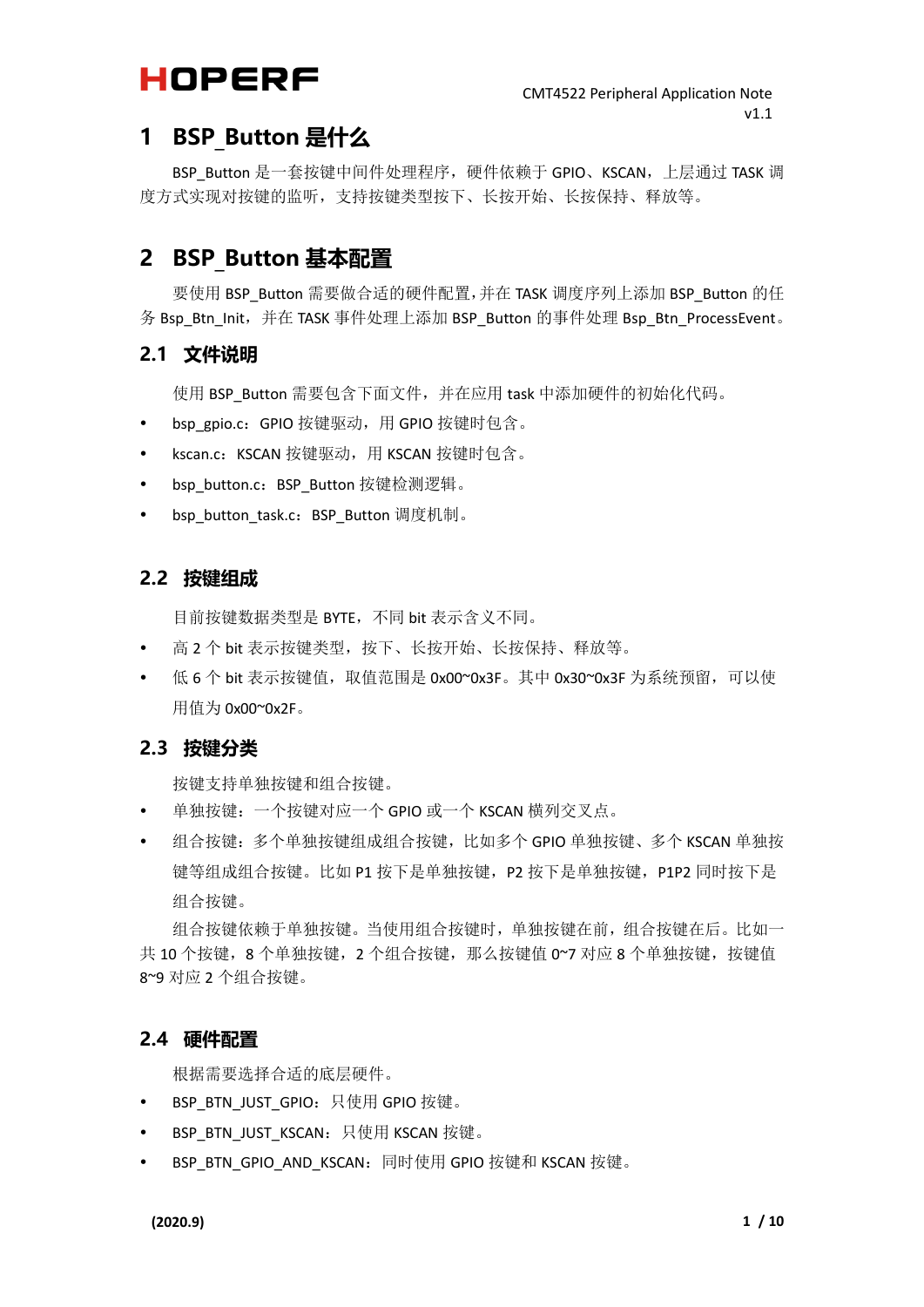根据需要选择单独按键、组合按键的数量。

- BSP SINGLE BTN NUM: 单独按键数量。
- BSP COMBINE BTN NUM: 组合按键数量, 如无可定义为 0。
- BSP TOTAL BTN NUM: 总按键数量, 总按键数量等于单独按键数量加组合按键数量。

如果系统既有 GPIO 又有 KSCAN, 那么需要分别指定各自类型的单独按键数量和组合按 键数量。

- BSP KSCAN SINGLE BTN NUM: KSCAN 单独按键数量。
- BSP\_GPIO\_SINGLE\_BTN\_NUM: GPIO 单独按键数量。
- BSP KSCAN COMBINE BTN NUM: KSCAN 组合按键数量, 如无可定义为 0。
- BSP\_GPIO\_COMBINE\_BTN\_NUM: GPIO 组合按键数量, 如无可定义为 0。

如果系统既有 GPIO 又有 KSCAN, 按键的排列方式是: KSCAN 单独按-GPIO 单独按键--组合按键。

#### <span id="page-4-0"></span>**2.5 应用示例**

#### <span id="page-4-1"></span>**2.5.1 只有 GPIO**

若只有 GPIO 按键,需要如下相关配置:

- bsp\_button\_task.h 指定硬件配置方式、按键数量等。
- bsp\_gpio.h 中指定使用 GPIO 引脚数量、空闲电平状态。
- 应用程序中配置具体的引脚、回调函数等。如存在组合按键需要指定组按键的对应关系。

比如,有3个单独按键(P14、P15、P26),无按键时是高电平,2个组合按键(P14P15、 P14 P26), 回调函数是 hal\_bsp\_btn\_callback。

| 按键值            | 对应硬件        |
|----------------|-------------|
| 0              | P14 按下      |
| 1              | P15 按下      |
| 2              | P26 按下      |
| 3              | P14P15 同时按下 |
| $\overline{4}$ | P14P26 同时按下 |

```
按键对应关系:
```
<span id="page-4-2"></span>表 **1**:**GPIO** 类型按键映射示例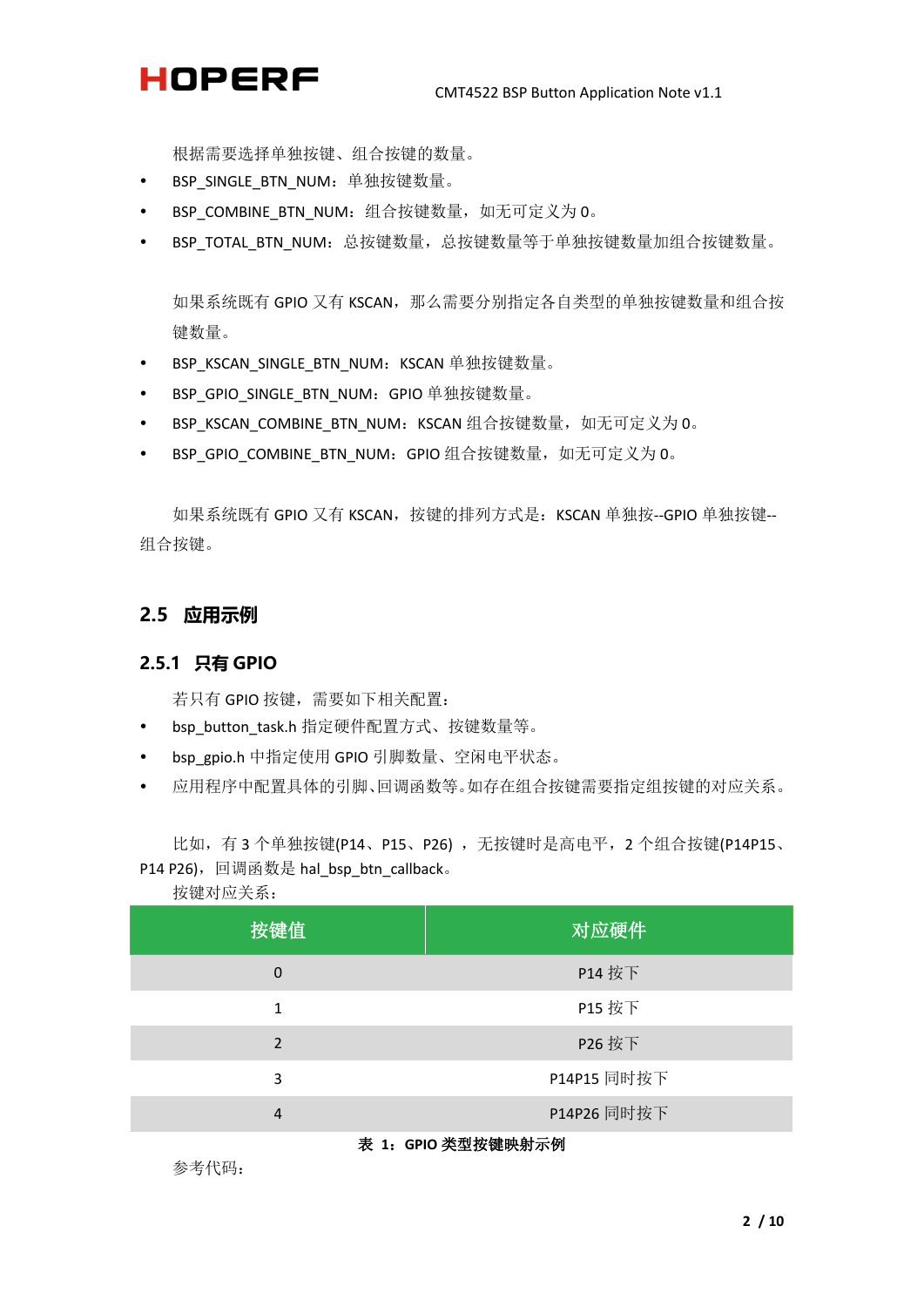

```
bsp_button_task.h:
#define BSP_BTN_HARDWARE_CONFIG 
BSP_BTN_JUST_GPIO
#define BSP_SINGLE_BTN_NUM
(GPIO_SINGLE_BTN_NUM)
#define BSP_COMBINE_BTN_NUM 
(2)
#define BSP_TOTAL_BTN_NUM 
(BSP_SINGLE_BTN_NUM + 
BSP_COMBINE_BTN_NUM)
bsp_gpio.h:
#define GPIO_SINGLE_BTN_NUM 
3
#define GPIO_SINGLE_BTN_IDLE_LEVEL 
1
bsp_btn_demo.c:
uint32_t 
usr_combine_btn_array[BSP_COMBINE_B
TN ={
    (BIT(0)|BIT(1)),
    (BIT(0)|BIT(2)),
};
void hal_bsp_btn_callback(uint8_t evt)
{
    LOG("gpio evt:0x%x ",evt);
    switch(BSP_BTN_TYPE(evt))
    {
         case BSP_BTN_PD_TYPE:
              LOG("press down ");
              break;
         case BSP_BTN_UP_TYPE:
              LOG("press up ");
              break;
         case BSP_BTN_LPS_TYPE:
              LOG("long press start ");
              break;
         case BSP_BTN_LPK_TYPE:
              LOG("long press keep ");
              break;
         default:
```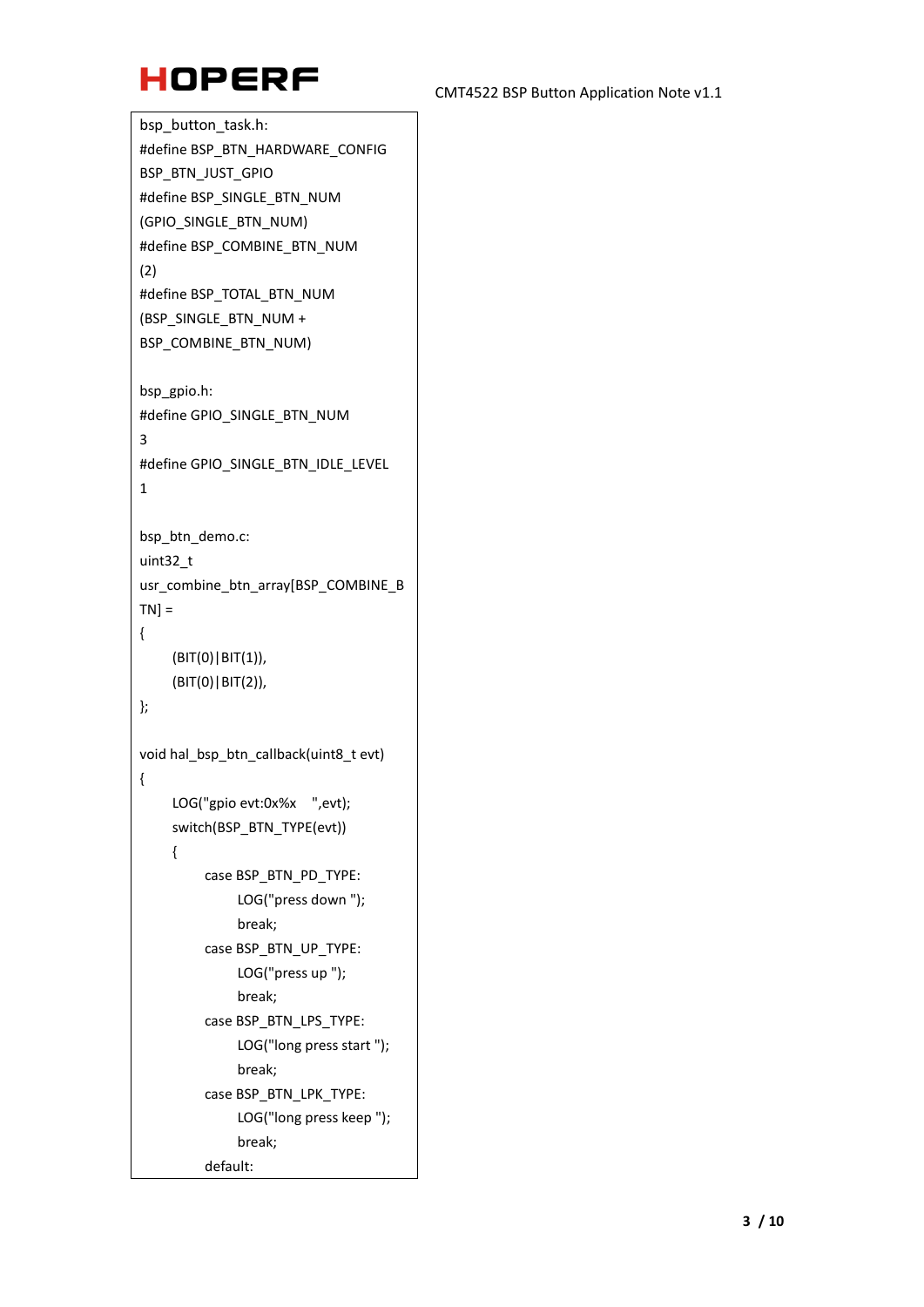```
LOG("unexpected ");
              break;
    }
    LOG("value:%d\n",BSP_BTN_INDEX(evt));
}
Gpio_Btn_Info gpio_btn_info = {
     {P14,P15,P26},
    hal_bsp_btn_callback,
};
void Demo_Init( uint8 task_id )
{
    if(PPlus SUCCESS == hal_gpio_btn_init(&gpio_btn_info))
    {
         bsp_btn_gpio_flag = TRUE;
    }
    else
    {
         LOG("hal_gpio_btn_init error:%d\n", __LINE__);
    }
```
### <span id="page-6-0"></span>**2.5.2 只有 KSCAN**

}

若只有 KSCAN 按键, 需要如下相关配置:

- bsp\_button\_task.h 指定硬件配置方式、按键数量等。
- kscan.h 中指定使用 KSCAN 使用的行列数量。
- 应用程序中配置具体的引脚、回调函数等。如存在组合按键需要指定组按键的对应关系。

比如, 有4\*4个单独按键(ROW: P0、P2、P25、P18) (COL: P1、P3、P24、P20), 2个 组合按键(Row0Col0 和 Row0Col1、Row0Col2 和 Row0Col3),回调函数是 hal\_bsp\_btn\_callback。

| 按键值           | 对应硬件        |
|---------------|-------------|
| 0             | Row0Col0 按下 |
| 1             | Row0Col1 按下 |
| $\mathcal{P}$ | Row0Col2 按下 |
| 3             | Row0Col3 按下 |
| 4             | Row1Col0 按下 |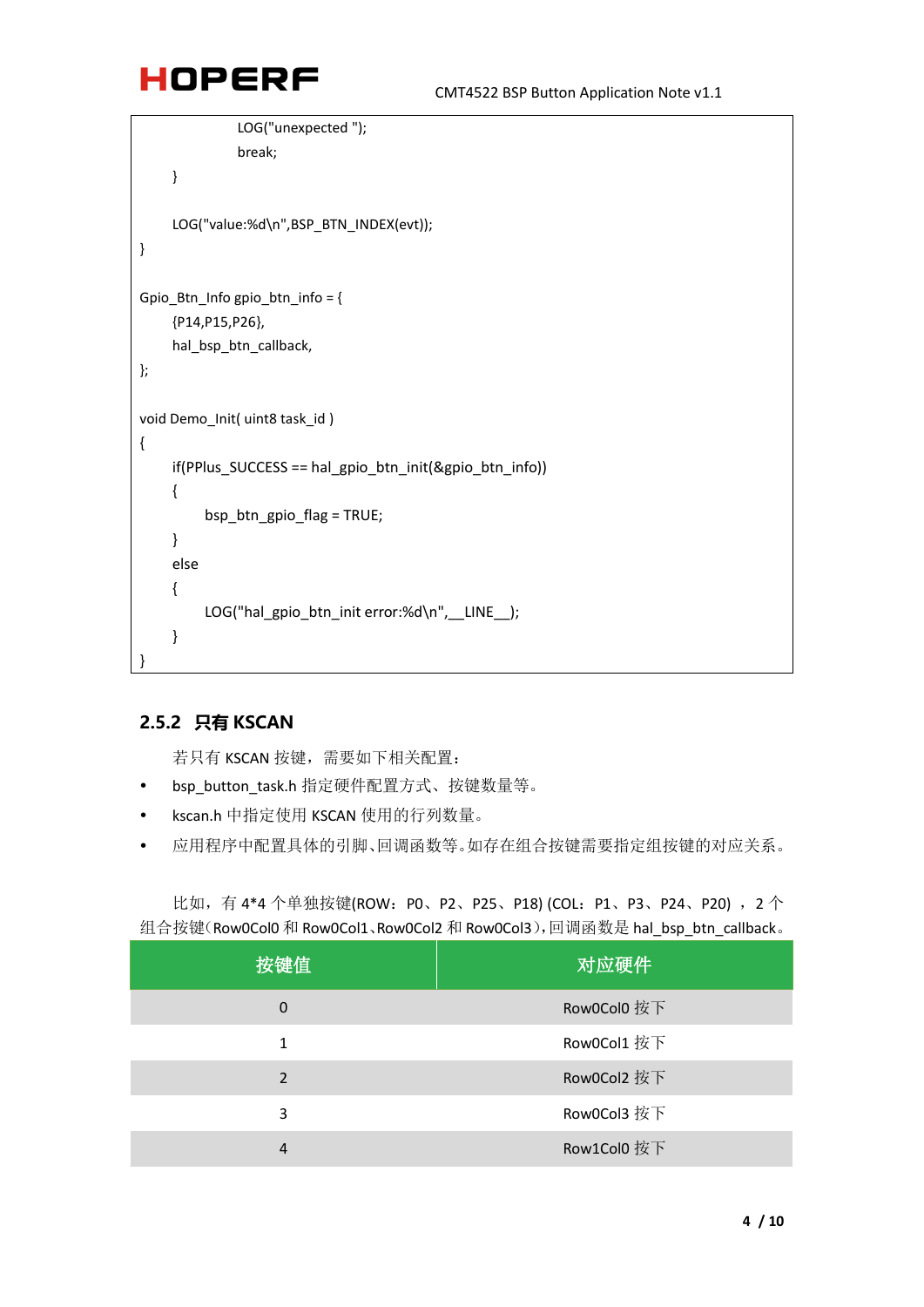CMT4522 BSP Button Application Note v1.1

| 5              | Row1Col1 按下            |
|----------------|------------------------|
| 6              | Row1Col2 按下            |
| $\overline{7}$ | Row1Col3 按下            |
| 8              | Row2Col0 按下            |
| 9              | Row2Col1 按下            |
| 10             | Row2Col2 按下            |
| 11             | Row2Col3 按下            |
| 12             | Row3Col0 按下            |
| 13             | Row3Col0 按下            |
| 14             | Row3Col0 按下            |
| 15             | Row3Col0 按下            |
| 16             | Row0Col0、Row0Col1同时按下  |
| 17             | Row0Col2、Row0Col3 同时按下 |

表 **2**:**KSCAN** 类型按键映射示例

```
参考代码:
```

```
bsp_button_task.h:
#define BSP_BTN_HARDWARE_CONFIG BSP_BTN_JUST_KSCAN
#define BSP_SINGLE_BTN_NUM (NUM_KEY_ROWS * NUM_KEY_COLS)
#define BSP_COMBINE_BTN_NUM (2)
#define BSP_TOTAL_BTN_NUM (BSP_SINGLE_BTN_NUM + BSP_COMBINE_BTN_NUM)
kscan.h:
#define NUM_KEY_ROWS 4
#define NUM_KEY_COLS 4
bsp_btn_demo.c:
KSCAN_ROWS_e rows[NUM_KEY_ROWS] =
{KEY_ROW_P00,KEY_ROW_P02,KEY_ROW_P25,KEY_ROW_P18};
KSCAN_COLS_e cols[NUM_KEY_COLS] =
{KEY_COL_P01,KEY_COL_P03,KEY_COL_P24,KEY_COL_P20};
uint32 t usr_combine_btn_array[BSP_COMBINE_BTN_NUM] =
{
    (BIT(0)|BIT(1)),
    (BIT(2)|BIT(3)),
};
void hal_bsp_btn_callback(uint8_t evt)
```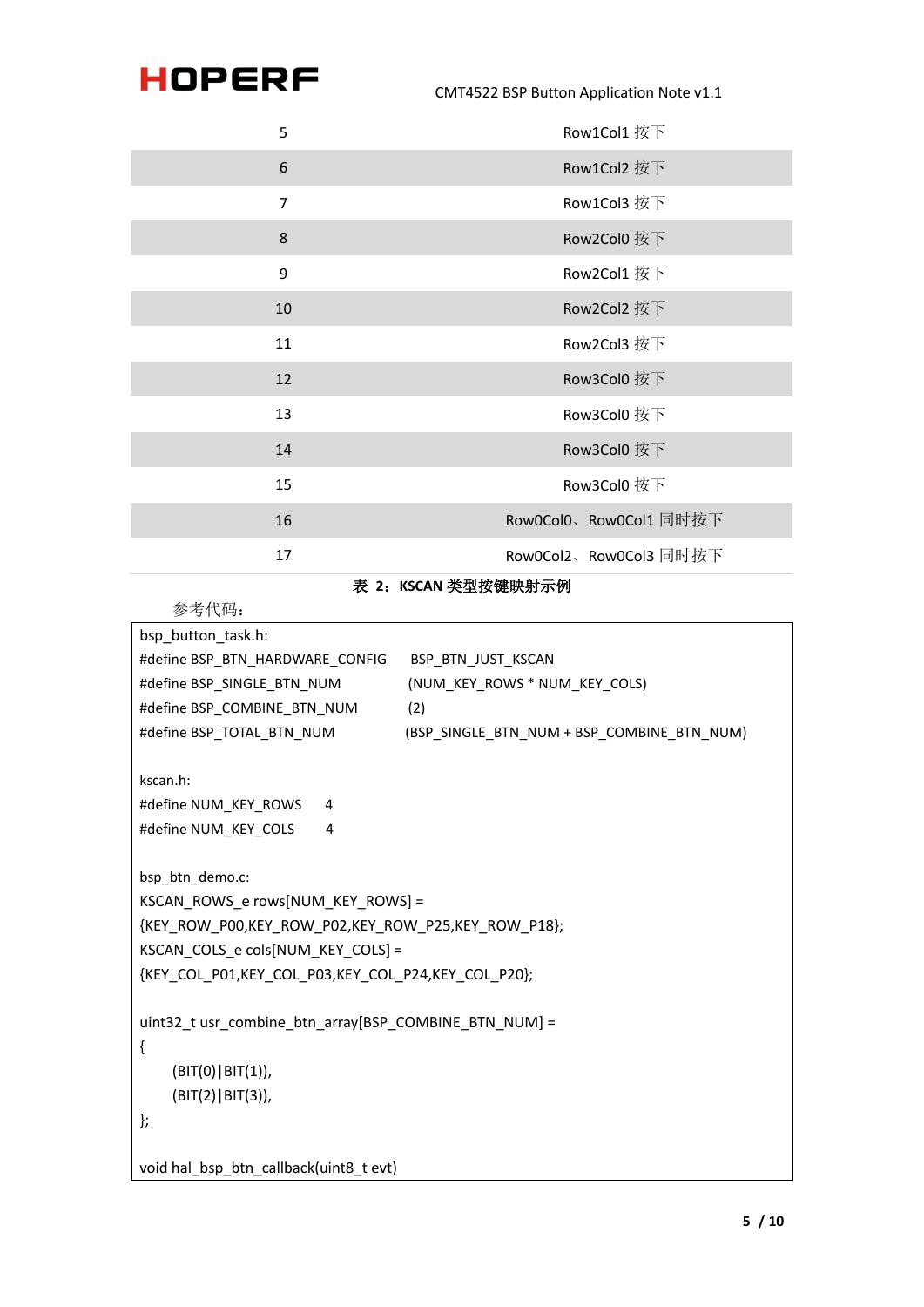```
{
    LOG("kscan evt:0x%x ",evt);
    switch(BSP_BTN_TYPE(evt))
    {
         case BSP_BTN_PD_TYPE:
              LOG("press down ");
              break;
         case BSP_BTN_UP_TYPE:
              LOG("press up ");
              break;
         case BSP_BTN_LPS_TYPE:
              LOG("long press start ");
              break;
         case BSP_BTN_LPK_TYPE:
              LOG("long press keep ");
              break;
         default:
              LOG("unexpected ");
              break;
    }
    LOG("value:%d\n",BSP_BTN_INDEX(evt));
}
void Demo_Init( uint8 task_id )
{
    hal_kscan_btn_check(hal_bsp_btn_callback);
    if(bsp_btn_kscan_flag != TRUE)
    {
         LOG("hal kscan_btn_check error:%d\n", LINE );
    }
}
```
#### <span id="page-8-0"></span>**2.5.3 GPIO 和 KSCAN 都有**

若 GPIO 按键和 KSCAN 按键同时存在,需要分别配置各自使用的引脚和的引脚数量, 如 存在组合按键,需要指派组合按键关系。

- bsp\_button\_task.h 指定硬件配置方式、按键数量等。
- bsp\_gpio.h 中指定使用 GPIO 引脚数量、空闲电平状态。
- kscan.h 中指定使用 KSCAN 使用的行列数量。
- 应用程序中配置具体的引脚、回调函数等。如存在组合按键需要指定组按键的对应关系。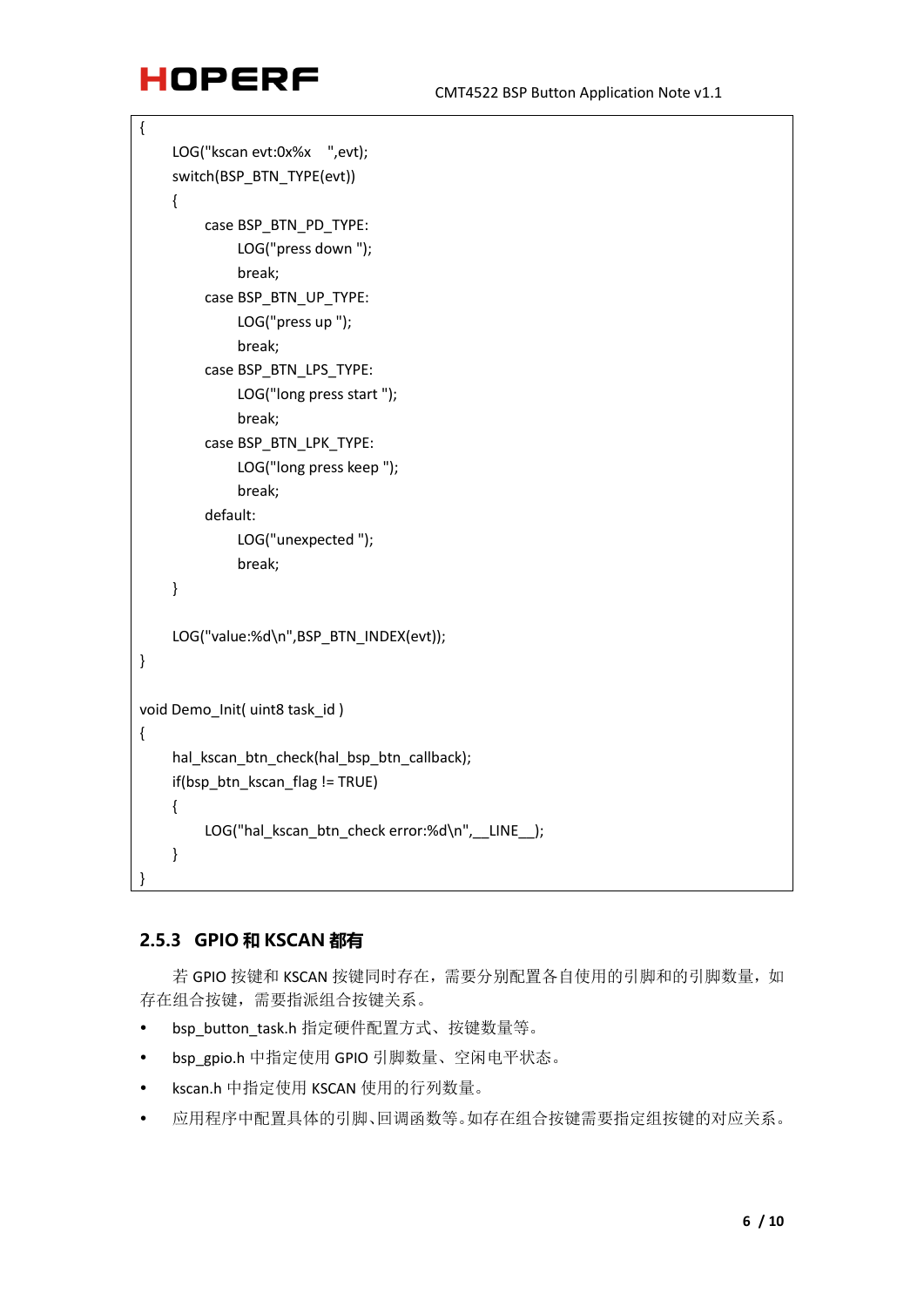比如,有 4\*4 个 kscan 单独按键

(ROW:P0、P2、P25、P18) (COL:P1、P3、P24、P20) 。有 3 个单独按键(P14、P15、P26) , 无按键时是高电平。1个组合按键(row0col2、row0col3),1个组合按键(P14P15)。回调函 数是 hal\_bsp\_btn\_callback。

| 按键值              | 对应硬件                   |
|------------------|------------------------|
| $\pmb{0}$        | Row0Col0 按下            |
| $\mathbf 1$      | Row0Col1 按下            |
| $\mathbf 2$      | Row0Col2 按下            |
| $\mathbf{3}$     | Row0Col3 按下            |
| $\sqrt{4}$       | Row1Col0 按下            |
| 5                | Row1Col1 按下            |
| $\boldsymbol{6}$ | Row1Col2 按下            |
| $\overline{7}$   | Row1Col3 按下            |
| $\,8\,$          | Row2Col0 按下            |
| 9                | Row2Col1 按下            |
| 10               | Row2Col2 按下            |
| 11               | Row2Col3 按下            |
| 12               | Row3Col0 按下            |
| 13               | Row3Col0 按下            |
| 14               | Row3Col0 按下            |
| 15               | Row3Col0 按下            |
| 16               | P14 按下                 |
| 17               | P15 按下                 |
| 18               | P26 按下                 |
| 19               | Row0Col2、Row0Col3 同时按下 |
| 20               | P14P15 按下              |

#### 表 **3**:**KSCAN** 和 **GPIO** 类型按键映射示例

<span id="page-9-0"></span>参考代码:

| bsp_button_task.h:               |                               |
|----------------------------------|-------------------------------|
| #define BSP BTN HARDWARE CONFIG  | BSP BTN GPIO AND KSCAN        |
|                                  |                               |
| #define BSP KSCAN SINGLE BTN NUM | (NUM KEY ROWS * NUM KEY COLS) |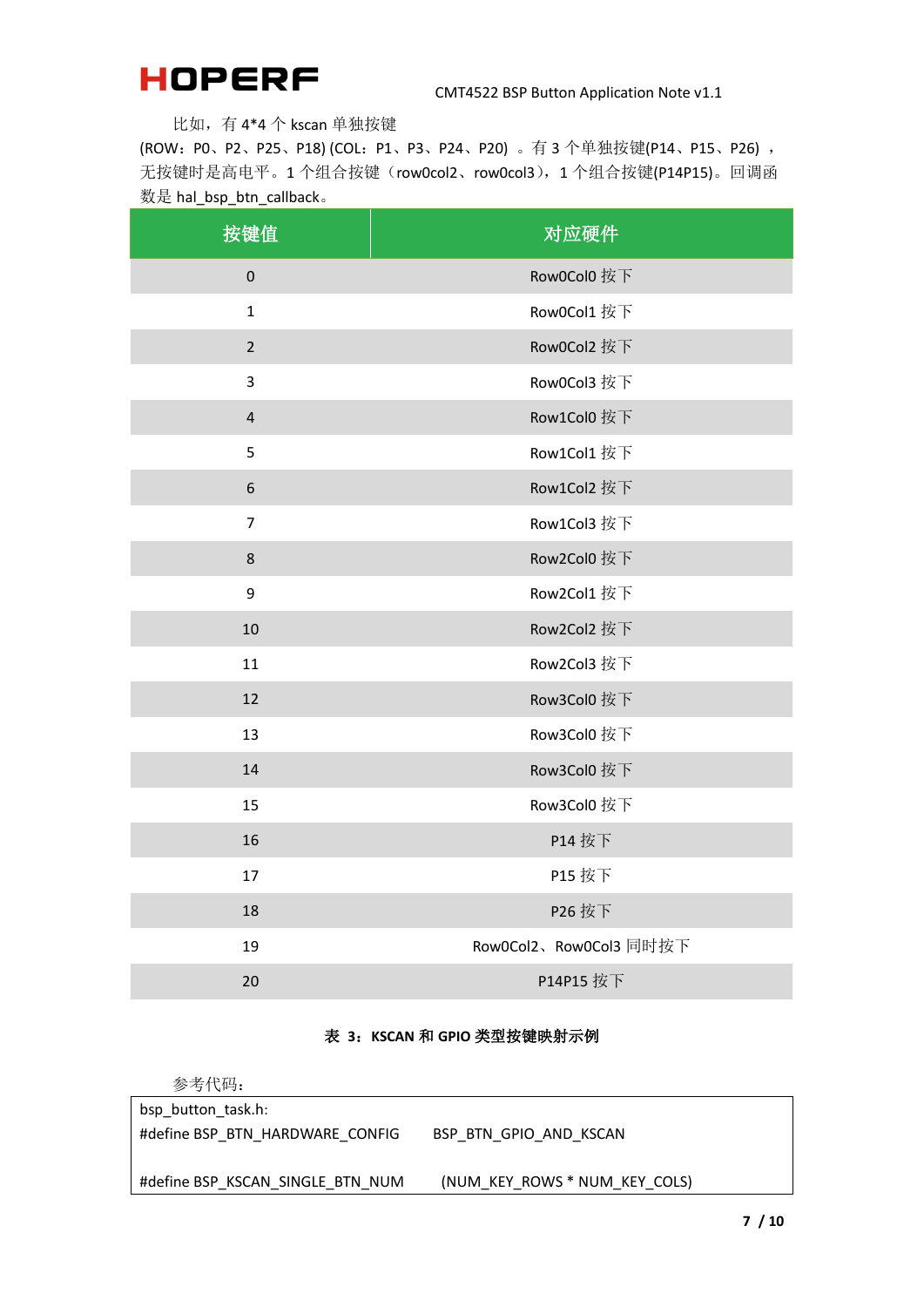```
#define BSP_GPIO_SINGLE_BTN_NUM (GPIO_SINGLE_BTN_NUM)
#define BSP_KSCAN_COMBINE_BTN_NUM (1)
#define BSP_GPIO_COMBINE_BTN_NUM (1)
#define BSP_SINGLE_BTN_NUM (BSP_KSCAN_SINGLE_BTN_NUM +\
                                          BSP_GPIO_SINGLE_BTN_NUM)
#define BSP_COMBINE_BTN_NUM (BSP_KSCAN_COMBINE_BTN_NUM +\ 
                                          BSP_GPIO_COMBINE_BTN_NUM)
#define BSP_TOTAL_BTN_NUM (BSP_SINGLE_BTN_NUM + \ 
                                          BSP_COMBINE_BTN_NUM)
kscan.h:
#define NUM_KEY_ROWS 4
#define NUM_KEY_COLS 4
bsp_gpio.h:
#define GPIO_SINGLE_BTN_NUM 3
#define GPIO_SINGLE_BTN_IDLE_LEVEL 1
bsp_btn_demo.c:
KSCAN_ROWS_e rows[NUM_KEY_ROWS] =
{KEY_ROW_P00,KEY_ROW_P02,KEY_ROW_P25,KEY_ROW_P18};
KSCAN_COLS_e cols[NUM_KEY_COLS] = 
{KEY_COL_P01,KEY_COL_P03,KEY_COL_P24,KEY_COL_P20};
BTN_T usr_sum_btn_array[BSP_TOTAL_BTN_NUM];
uint32 t usr_combine_btn_array[BSP_COMBINE_BTN_NUM] =
{
    (BIT(2)|BIT(3)),
    (BIT(16)|BIT(17)),
};
void hal_bsp_btn_callback(uint8_t evt)
{
    LOG("kscan evt:0x%x ",evt);
    switch(BSP_BTN_TYPE(evt))
    {
        case BSP_BTN_PD_TYPE:
            LOG("press down ");
            break;
        case BSP_BTN_UP_TYPE:
            LOG("press up ");
            break;
```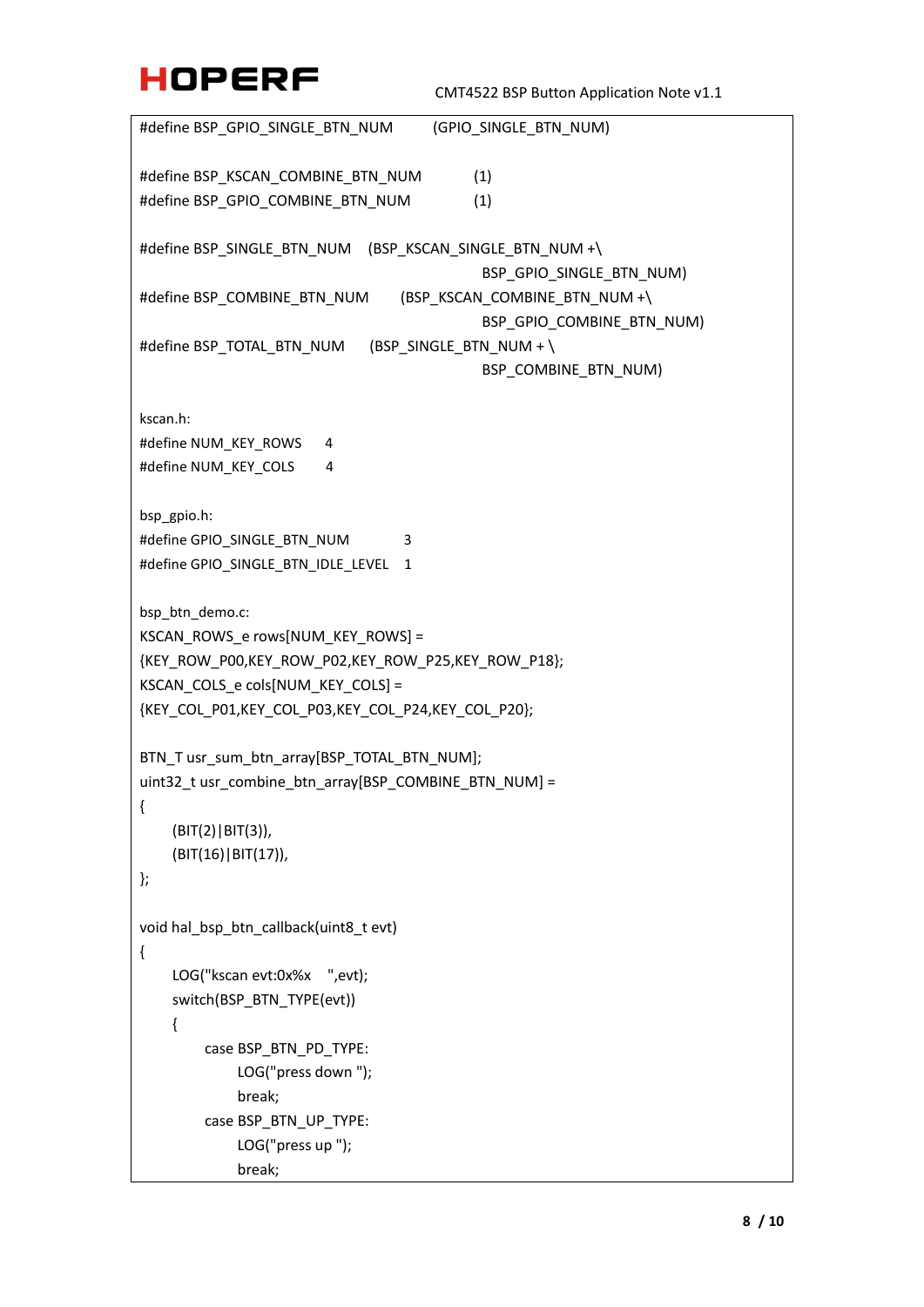```
case BSP_BTN_LPS_TYPE:
              LOG("long press start ");
              break;
         case BSP_BTN_LPK_TYPE:
              LOG("long press keep ");
              break;
         default:
              LOG("unexpected ");
              break;
    }
    LOG("value:%d\n",BSP_BTN_INDEX(evt));
} 
Gpio Btn Info gpio btn info = \{{P14,P15,P26},
    hal_bsp_btn_callback,
};
void Demo_Init( uint8 task_id )
{
    hal_kscan_btn_check(hal_bsp_btn_callback);
    if(bsp_btn_kscan_flag != TRUE)
    {
         LOG("hal kscan_btn_check error:%d\n", LINE );
    }
    if(PPlus SUCCESS == hal_gpio_btn_init(&gpio_btn_info))
    {
         bsp_btn_gpio_flag = TRUE;
    }
    else
    {
         LOG("hal_gpio_btn_init error:%d\n", LINE );
    }
}
```
### <span id="page-11-0"></span>**3 BSP\_Button 扩展配置**

### <span id="page-11-1"></span>**3.1 支持按键类型可配**

默认只支持按键按下,如果需要支持按键释放和长按键需要配置。

• BSP BTN LONG PRESS ENABLE: 定义后支持长按键,长按键包括长按开始和长按保持。